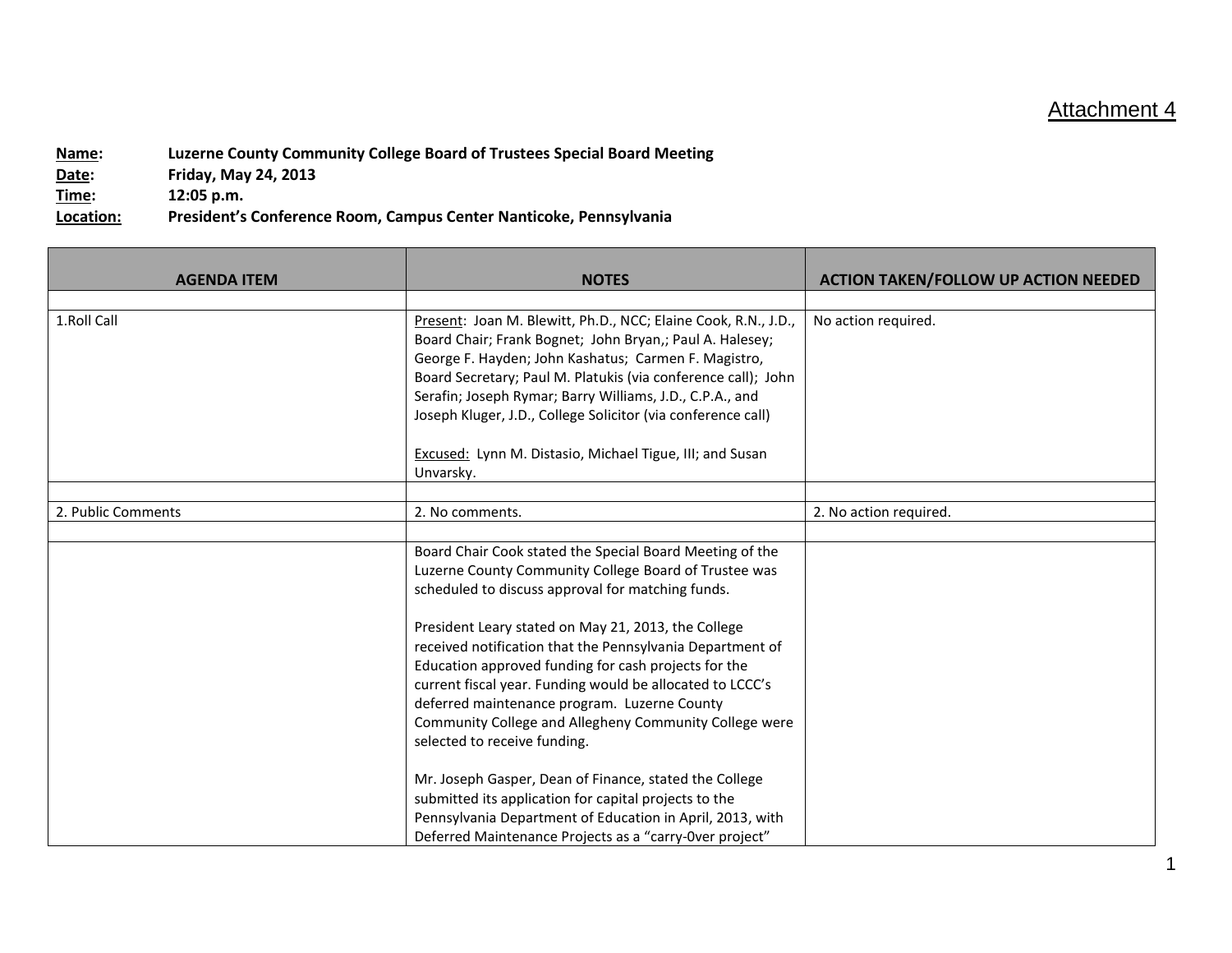| from the prior year. The estimated total amount for the<br>seven (7) projects is \$722,000. Because there is not enough<br>money to fund the projects for the two community colleges,<br>the state is asking that we accept a proportional payment.<br>The estimated total amount of the projects, with a 24%<br>reduction, for new approximate total of \$548,720.                                                                                                                                                                                                                                                                                                           |  |
|-------------------------------------------------------------------------------------------------------------------------------------------------------------------------------------------------------------------------------------------------------------------------------------------------------------------------------------------------------------------------------------------------------------------------------------------------------------------------------------------------------------------------------------------------------------------------------------------------------------------------------------------------------------------------------|--|
| Board Chair Cook stated the minimum amount the college<br>would have to match is \$274,360.00; and noted funding for<br>the remainder of the projects can be done at a later date.<br>Mr. Gasper confirmed that information is correct.                                                                                                                                                                                                                                                                                                                                                                                                                                       |  |
| At this time, the Board reviewed the Capital Funding<br>Projects for FY 2013-2014. Carmen F. Magistro noted the<br>critical nature of some of the projects. Mr. Gasper stated at<br>a recent Finance Sub Committee meeting, a list of capital<br>requests and improvements were presented, with the<br>intention to present the projects at the next Finance<br>Committee meeting scheduled in June, 2013. Carmen F.<br>Magistro stated he did recall at the sub-committee meeting<br>they discussed the fund balance, and asked the<br>administration about the capital, and confirmed we did<br>receive a list of capital improvements were provided during<br>the meeting. |  |
| George Hayden stated the estimates for the seven projects<br>seemed rather high. Mr. Gasper concurred the pricing was<br>estimated on the high side because they anticipated<br>receiving approval next March 2014. Mr. Gasper noted an<br>engineer will be required for the first four projects. George<br>Hayden stated, in his opinion, we may be able to have all<br>the projects completed for \$548,720.                                                                                                                                                                                                                                                                |  |
| Mr. Gasper noted there is an expedited component to the<br>projects whereby, in order to adhere to bidding<br>requirements, the bid documents must be available for<br>advertising by June 5, 2013. As required by PDE guidelines,<br>in order to receive the approved funding, the College must<br>award and encumber the funds prior to June 30, 2013 with<br>project completion within 90 days of June 30, 2013.                                                                                                                                                                                                                                                           |  |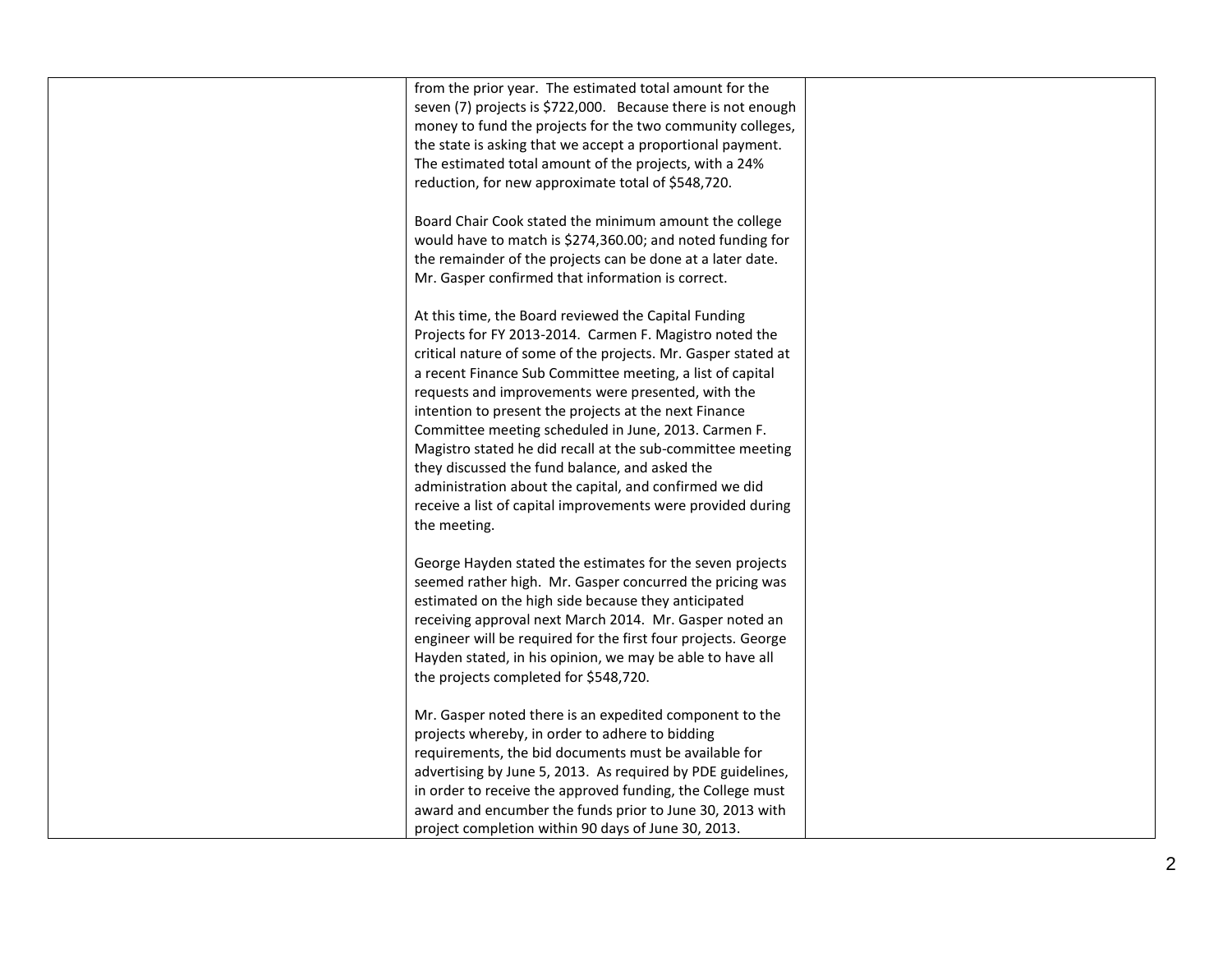| 3A. Authorization to Transfer Funds for Matching     | 3A. Recommend the Luzerne County Community College                                            | 3A. Approved. Motion made by George Hayden;         |
|------------------------------------------------------|-----------------------------------------------------------------------------------------------|-----------------------------------------------------|
| Funds for Campus Deferred Maintenance Projects       | Board of Trustees authorize a transfer of the Unallocated                                     | seconded by Barry H. Williams, J.D., C.P.A.         |
|                                                      | Net Assets in the Unrestricted Current Fund to the Plant                                      |                                                     |
|                                                      | Fund to be restricted for the matching funds required for                                     | Vote was all "yes". Motion carried.                 |
|                                                      | the completion of the Campus Deferred Maintenance                                             |                                                     |
|                                                      | Projects approved the Pennsylvania Department of                                              |                                                     |
|                                                      | Education. The College would be responsible for                                               |                                                     |
|                                                      | approximately \$274,360.                                                                      |                                                     |
| 3B. Authorization to Transfer Funds for Remainder of | 3B. Recommend the Luzerne County Community College                                            | 3B. Deferred.                                       |
| Campus Deferred Maintenance Projects                 | Board of Trustees authorize a transfer of the Unallocated                                     |                                                     |
|                                                      | Net Assets in the Unrestricted Current Fund to the Plant                                      | Board Chair Cook presented the following revised    |
|                                                      | Fund to be restricted for completion of the remaining                                         | motion: Motion to approve the authorization to      |
|                                                      | Campus Deferred Maintenance Projects approved by the                                          | match the funds up to the \$548,720 and to defer    |
|                                                      | Pennsylvania Department of Education. The College would                                       | any amounts that would be over that amount until a  |
|                                                      | be responsible for the entire amount, estimated at                                            | later date when the Board has additional time to    |
|                                                      | approximately \$173,280. This amount would be in addition                                     | review. Motion was seconded by John Bryan.          |
|                                                      | to the \$274,360 in the prior motion.                                                         |                                                     |
|                                                      |                                                                                               | On the question, Carmen F. Magistro questioned if   |
|                                                      | Board Chair Cook stated the Board had the discussion to                                       | the Finance Committee receives information from     |
|                                                      | approve the matching amount up to \$548,720; but not the                                      | the Administration regarding other capital projects |
|                                                      | additional estimated amount of \$173,280. George Hayden                                       | that would total a much greater amount than the     |
|                                                      | recommended deferring this item until a later date. John                                      | estimated \$173,280; are we holding that amount in  |
|                                                      | Serafin concurred with Trustee Hayden's recommendation<br>to defer this item to a later date. | a contingency fund? Board Chair Cook stated the     |
|                                                      |                                                                                               | Board is only authorizing projects up to \$548,720. |
|                                                      |                                                                                               | Vote was all "yes". Motion carried.                 |
| 3C. Award of Engineer for PDE Approved Campus        | 3C. Recommend the Luzerne County Community College                                            | 3C. Approved. Motion made by John Bryan and         |
| Deferred Maintenance Projects.                       | Board of Trustees award the Engineering services for                                          | seconded by John Serafin.                           |
|                                                      | Pennsylvania Department of Education approved Campus                                          |                                                     |
|                                                      | Deferred Maintenance Projects to Barry Isett & Associates,                                    | Vote was all "yes". Motion carried.                 |
|                                                      | Inc. at a rate of 5.75% which includes construction                                           |                                                     |
|                                                      | management and design.                                                                        |                                                     |
|                                                      | At this time the Board conducted a conference call with                                       |                                                     |
|                                                      | Barry Isett & Associates representative, Gregory Pavlick.                                     |                                                     |
|                                                      | Mr. Pavlick confirmed the rate of 5.75% for the entire                                        |                                                     |
|                                                      | project which includes the design and construction                                            |                                                     |
|                                                      | management.                                                                                   |                                                     |